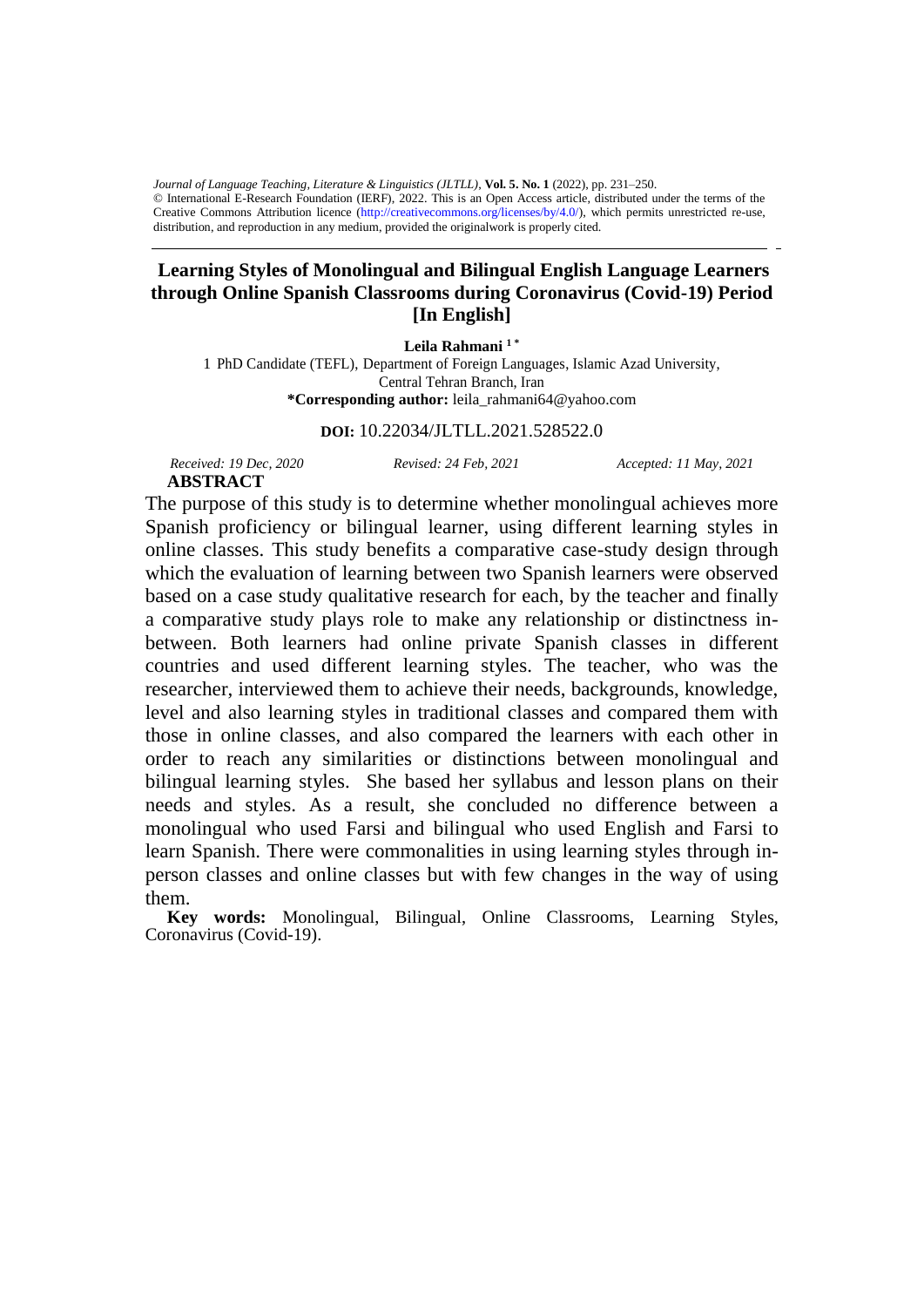#### **INTRODUCTION**

Being monolingual and/or bilingual has been being one of the most important and challenging issues in terms of teaching for many language teachers. Using different learning styles and strategies by the learners and knowing how to respond and give them feedback by the teachers also are the discussible points in this regard.

As education never stops, with contagion of Coronavirus during 2020 (Covid-19), many teachers and learners prefer to stay at home and have online classes in any field of education, to be safe from any harm or infection; so online classes would be their first choice (Zapalska & Brozik, 2006) to improve their education. One of the most popular fields that have been affected in this period is language teaching and learning. This causes expansion of the online education in all over the world; not just in specific places and presenting thousands of online classes for every single learner and also learners in groups. So, the policy of the authorities, institutions and teachers was to assimilate the in-person classes and online classes in order to not to lose the audience and have the same or maybe more quality in education; because many think that students learn better in face-to-face classes than online classes (Pitt & Columnist, 2020) based on sitting near to each other, having pair or group works, following the teacher, having eye contact and many other kinesthetic factors which make the learning easier.

The researcher, who was the teacher of the class, at first, studied the differences and/or similarities of two Spanish students' learning styles that are beginners, through in-person classes- by an interview- and online classes, presenting during Coronvirus (Covid-19) period and then she studied their learning styles and finally made a comparison between their levels of learning; which would be considered as a comparative case-study design.

Although the learners have different learning strategies as: cognitive, metacognitive and affective strategies that cannot be ignored in the area of language teaching and learning; what is focused here is their learning styles. There are eight known styles proposed in the field of learning that are based on the Gardner's theory of Multiple Intelligences presented here as: visual (spatial), aural (auditory-musical), verbal (linguistic), social (interpersonal),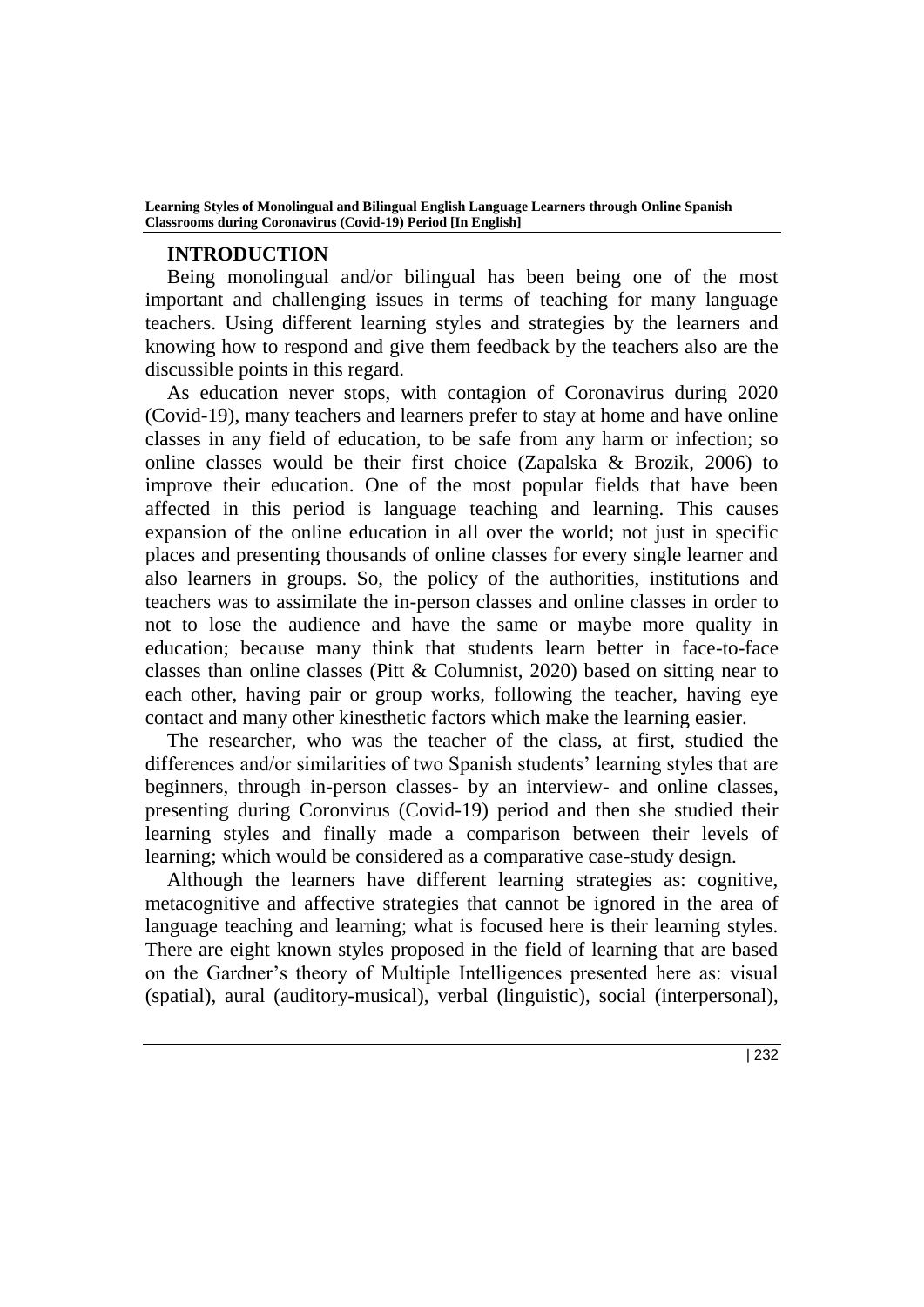logical (mathematical), physical (kinesthetic), solitary (intrapersonal) and naturalistic styles (Hoerner, 2013).

By all above, the problem stated here is the similarity or difference between the learners' styles in online classes and in-person classes that influence the process of teaching for the teachers and the differences in using learning styles by monolingual and bilingual learners in online classes.

Two adults Spanish learners were subconsciously under study: a 23-yearold Iranian monolingual male whose L1 is Farsi and knows English somehow, as his foreign language; and a 20-year-old Iranian bilingual female whose L1 are Farsi and English, as she was born and grew up in the USA and has been living and passing her school time there. The male student lives in Canada (Toronto) and the female lives in the USA (Los Angeles); both classes started on March 2020 (with two weeks interval); both online classes were run twice a week, via WhatsApp application and only few sessions via Skype through video call by the teacher in Iran; both classes were private online classes. Few confirmations like changing the class time, cancelling or sending some exercises to do by the learners were sent offline because of the time differences between countries; so the teacher after finishing the class sent few exercises for them and as soon as they got them they answered them and sent back to the teacher to check. Before getting started the first session of both classes, the teacher interviewed both learners, while a 10 minutes video call interview through WhatsApp, to know the learner's need, background, any Spanish knowledge, level of the students and more important, their interests and motivation in learning Spanish and the styles they used to use in any traditional classes; like practicing in pairs or groups (kinesthetic), listening carefully to the teacher (aural), watching the board and TV (visual) and etc. After having a background of the learners, the teacher started her teaching process regarding their needs and level which was elementary for both.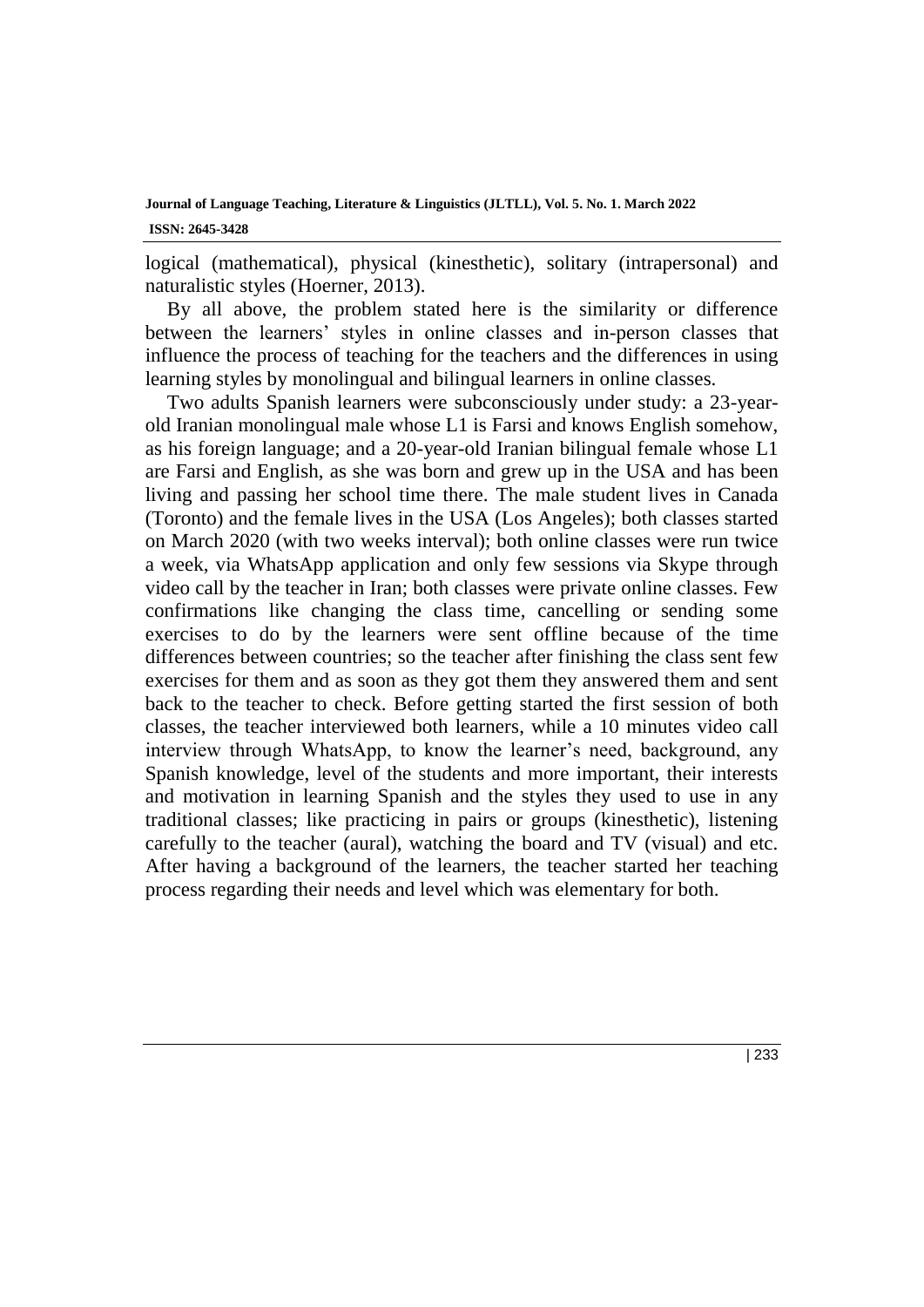

## **LITERETURE**

Passing different language teaching eras has shown that there were lots of methods using the students' L1 (like GTM) or ignoring that (like CLT) based on the policy makers and authorities whether the teachers could deal with the current situation or not.

Today, considering the role of the teacher in the classrooms as a manager of the class, it is important to give an open hand to the teacher to make an image and a background of the learner in order to provide more suitable and practical syllabus and lesson plans corresponding to that; while education system and language planning plays great role in this regard (Martin Jones, 2007) and not all programs and plans are adequate for all types of learners (Stones, 2001).

According to Nieto (2010), teaching language to students, especially immigrants, may lead to unpleasant outcomes. So teachers should be aware of how much L1 they use in the classrooms. Sometimes being bilingual may be considered as high level person (Bruce, 2014) by other classmates or maybe by the teacher. Many of these immigrant children, because of travelling and moving among countries, become bilingual or multilingual; i.e., their parents talk to them in mother tongue (Conteh, 2015) and they learn L2 at school.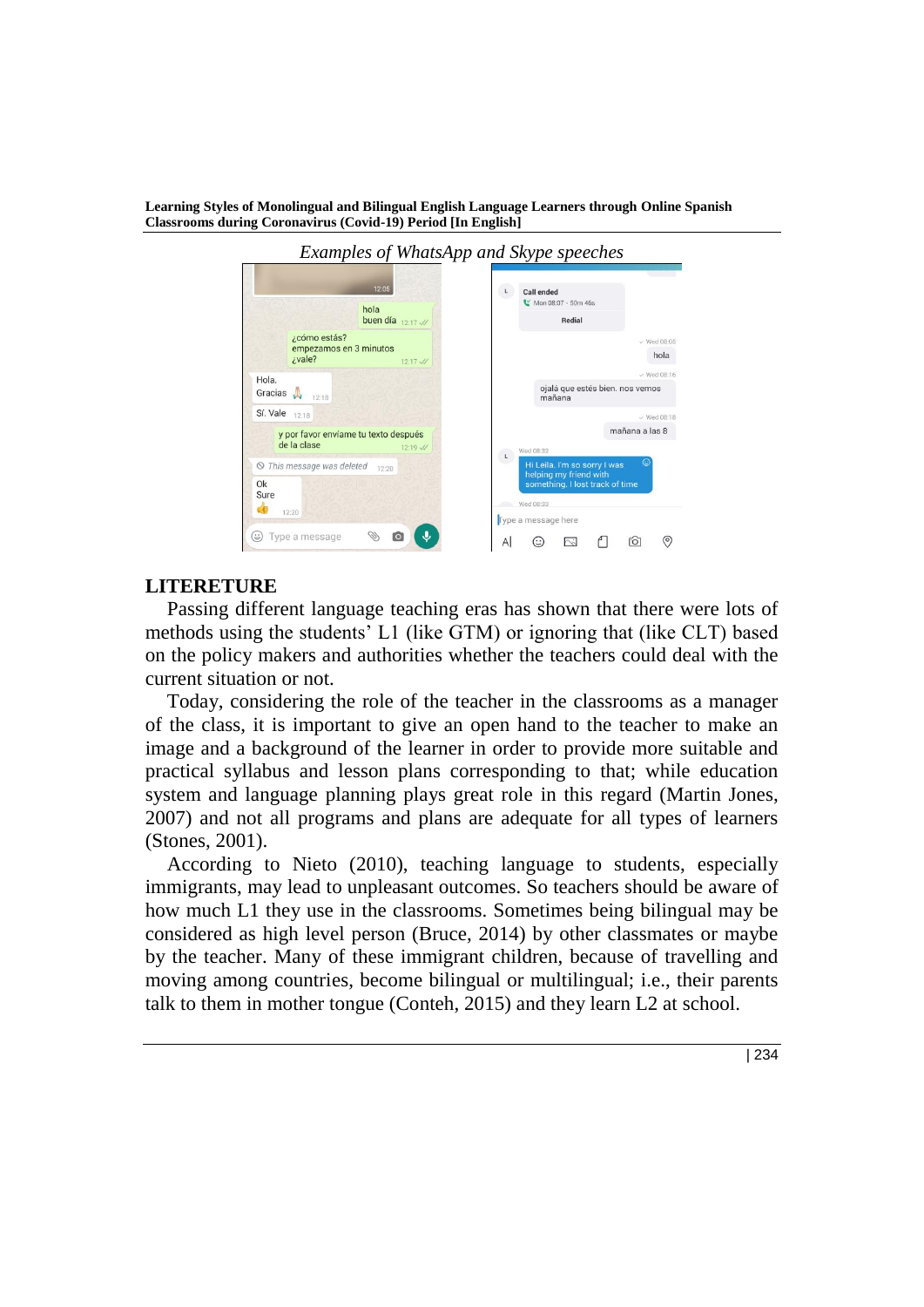Regarding this specific study, it should be mentioned some similarities between Spanish (as a target language of the classroom) and English and Farsi (as L1 of the learners), ignoring international words and nouns, like: internet or E-Mail. English and Spanish have Latin root; so that makes many common vocabularies in-between only by different pronunciations and dictations; such as: verb (English) and verbo (Spanish) or University (English) and Universidad (Spanish) and many other verbs and words like these that even somebody who do not know them but can guess the meaning. On the other hand, there are many similarities and commonalities between Farsi and Spanish based on Arabic influence on both languages, Spanish (Gabriel.B, 2019) and Farsi (Safari, 2001), like: zeytun (Farsi) and aceituna (Spanish) which means "olive" and has Arabic root, or narenj (Farsi) and naranja (Spanish) that means "orange", although they come from different roots; Farsi is Indo-European and Spanish is Latin and both have different alphabet, orthography and writing.

Because of spreading Coronavirus (Covid-19) that has leaded to presenting thousands of online courses, many instructors and teachers are made to be more creative and produce interesting and creative lesson plans in order to attract the students who used to be present in traditional classrooms and those who have had never any experience of online courses surely have no image of such instruction. So, teachers are expected to change methods, materials or contents for online courses and make them more effective, comprehensible and dynamic, (Huang, Wu, & Chen, 2012), thanks to technological progresses that have helped education field a lot.

In general, for many students with no online courses background, it is necessary to produce more activities, tasks and exercises to make the matter more clarified for the online learners and give them the feeling that they are in a real and in-person classroom which make the teachers' responsibility more challenging and more difficult.

#### **RESEARCH QUESTIONS**

In order to convey the study the following questions were proposed to conduct the qualitative case study design: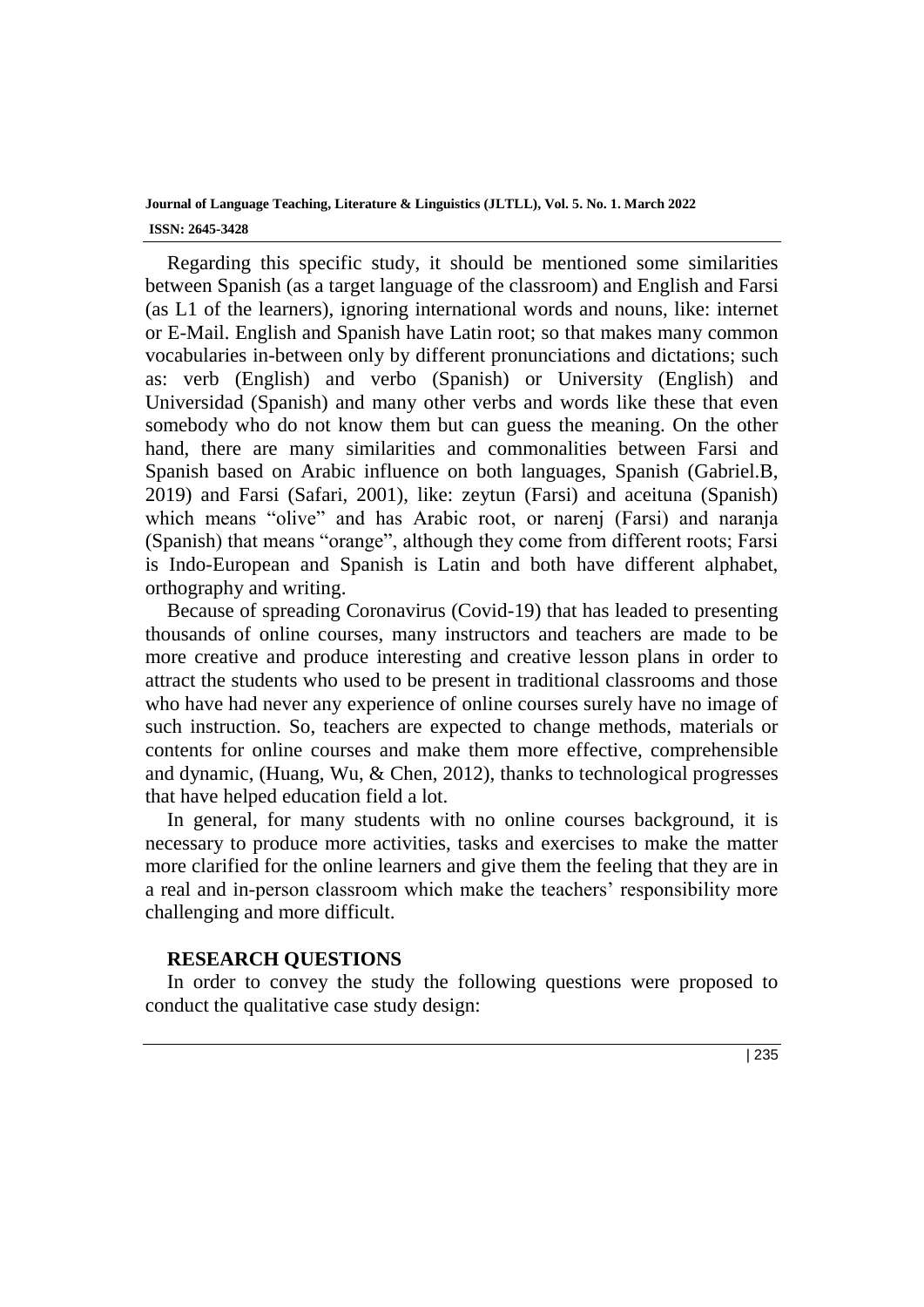Q1. What are the most important differences between monolinguals' and bilinguals' styles in online learning?

Q2. Is there any difference between the learning styles in traditional classrooms and online classrooms?

#### **LIMITATIONS AND DELIMITATIONS**

One probable effective matter in learning through online classes for long distances among different countries is the time difference in-between that made difficult setting time for the class because while in one country, it is day the other is passing night. So, such considered case may occur during some inadequate hours; e.g. very early in the morning or late at night that the learners have less energy or they are bored enough to have class; this would be the same for the teacher to teach.

In this case, between Iran and Canada, there were 9.5 hours difference and between Iran and the USA, 12.5 hours. The teacher was open-handed to change the time of the class during Coronavirus period and wherever was closed around the world as quarantine, so the learners were free enough to set time for their Spanish class.

The similarities among English, Farsi and Spanish that mentioned in Literature section made the process of teaching easy for the teacher, while she knows all three languages.

Ethically, the researcher had no permission from her participants to name them and show their photos by WhatsApp or Skype page as an example in this study- as interview video call sessions and run classes- because the participants were subconsciously under study in order to achieve more natural reactions and significant results.

#### **METHODOLOGY**

A comparative case-study design was used in order to evaluate their learning through online classes. The researcher at first run a qualitative case study of both classes, each separately, and then compared the results and provided a comparative study.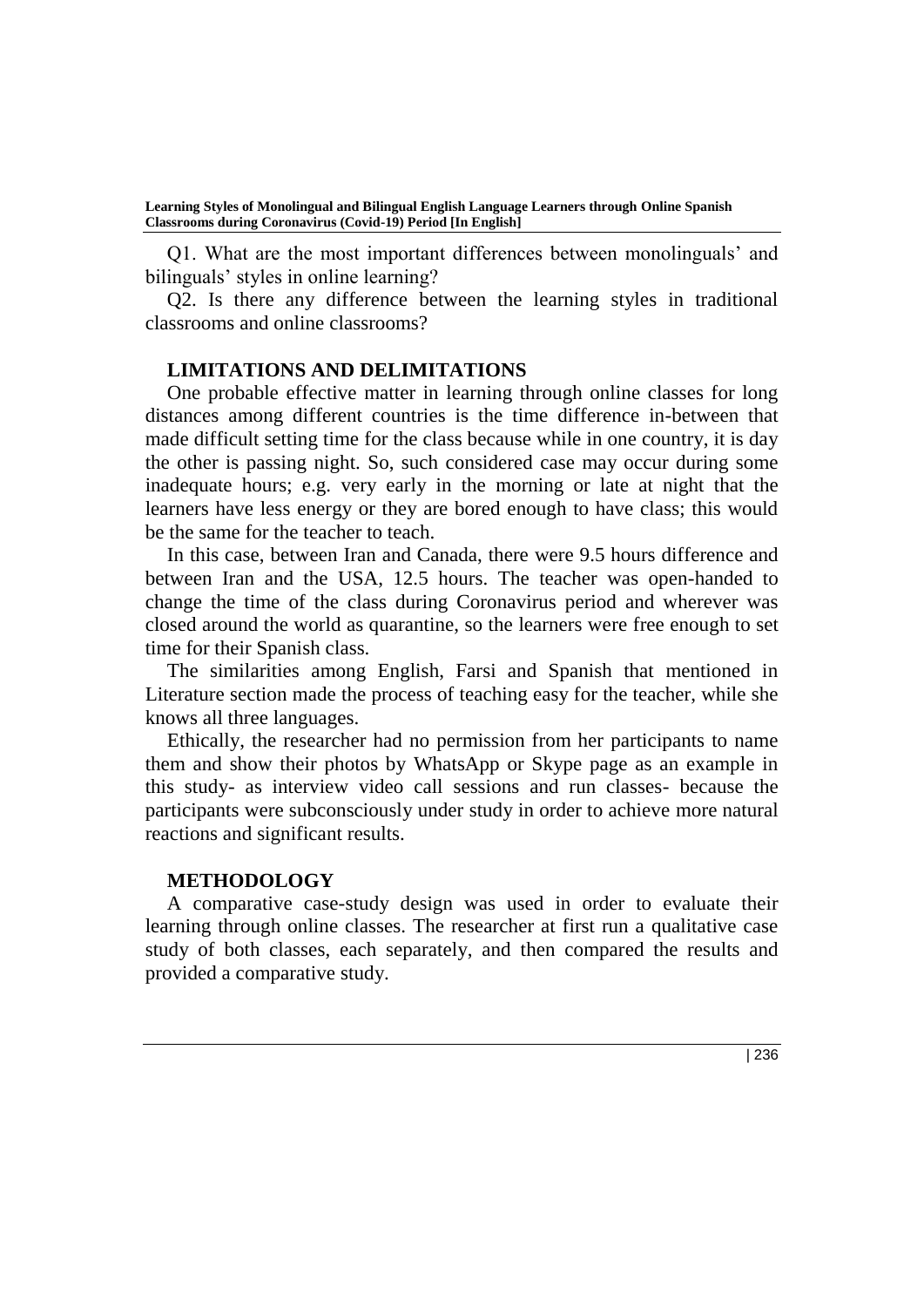## **Participants**

Two Iranian adults were under this study: one monolingual 23 years old male, living in Canada and a bilingual 20 years old female, living in the USA. The participants had no idea they were under observation, in order to observe and evaluate their natural responses, reactions, styles and techniques, obeying all the ethical issues by the researcher.

#### **Instruments**

Interview (at the beginning of the course, before getting started the first session and during the course, to have their feedbacks and feelings about the process of the class) and diagnostic tests (or progress tests) during the course of instruction given by the teacher were used. The interviews conducted by the teacher from both participants included 7 questions and lasted for about 10 minutes, which were through WhatsApp video calls and note-taken by the teacher who was the researcher though. After the interviews and knowing that both were elementary students, there was no need to get any pretest because of lack of Spanish knowledge.

The teacher used portfolios and diagnostic tests to evaluate the improvement of the students' learning in all four skills (writing, reading, speaking and listening) and finally achievement test (regarding Uso and Prisma book-new editions- which were as the materials of the course) selected by the teacher from both books to assess a general Spanish knowledge based on the content of the course, which was e-mailed to the students, printed and answered by them and again sent back to the teacher to check as a photo via WhatsApp. (See appendices 1 & 2).

The conveyed interview by the teacher which was answered by the learners had following questions:

1- How do you like Spanish? (to know their interests)

2- Why do you want to learn Spanish? (To know their needs)

3- Is there any usage of Spanish language where you live? (to know their motivation)

4- To what extent do you know Spanish? (to know their Spanish knowledge)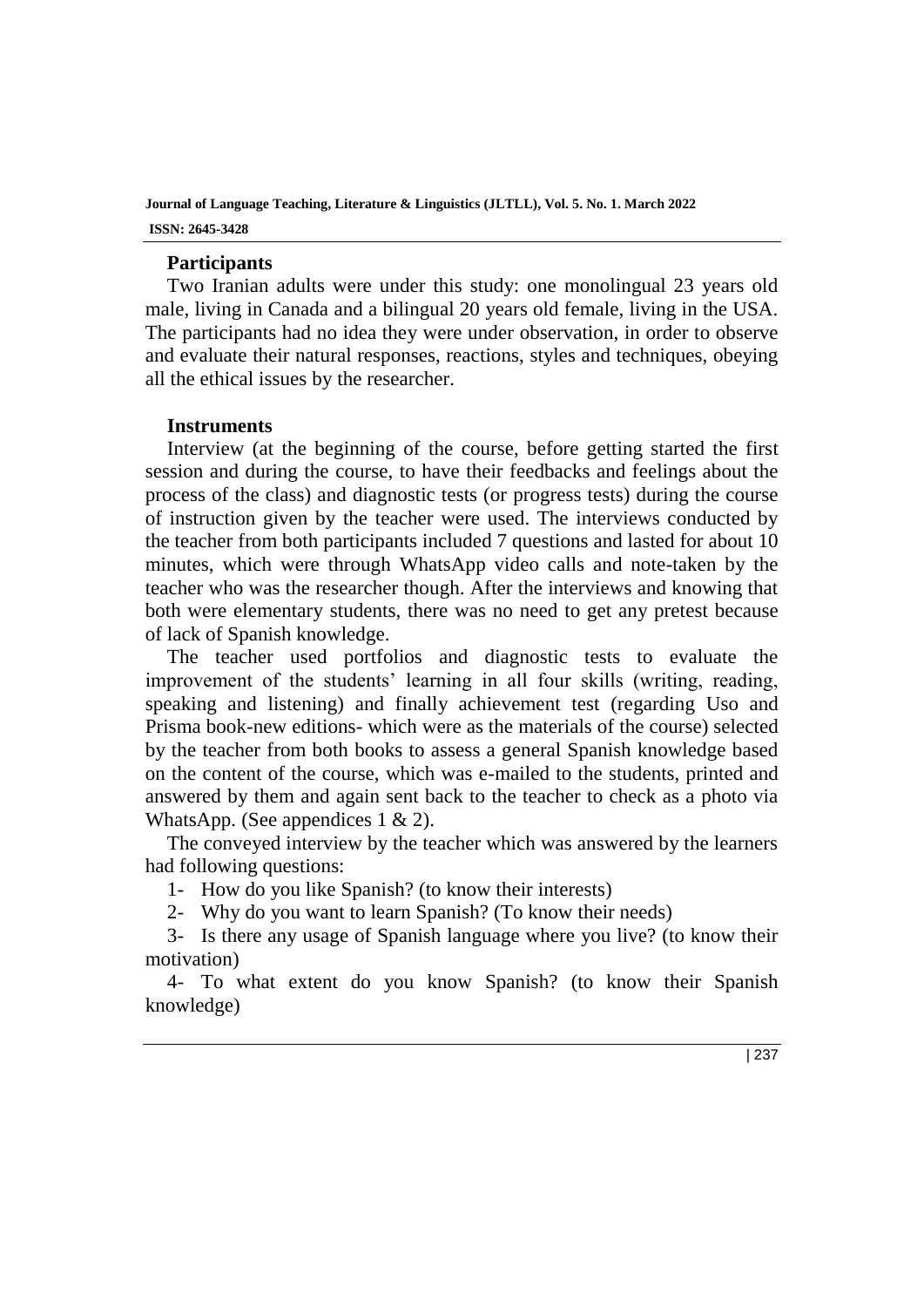5- Have you ever experienced any online course? (to know their online experiences)

6- What were the differences between traditional and online classes for you? (to know their feelings, imagination and learning styles about traditional and online classes)

7- How have you been learning something while face-to-face classes? (to know their learning styles in in-person classes)

## **Data Collection**

Data was collected through an oral-visual interview as a 10 minutes video call via WhatsApp for each, and note taken by the researcher to analyze next.

The researcher took notes while interview, wrote the answers and based on questions and answers made a brief table as following to have an overall map about two students in order to make an adequate syllabus for each. (See table 1).

|                         | interes<br>ts | needs                                                | motivati<br><sub>on</sub> | Spanish<br>knowled<br>ge       | Online<br>course<br>experienc<br>es | Differenc<br>es<br>between<br>online<br>and<br>$in-$<br>person<br>classes                 | Learning<br>styles in<br>tradition<br>al<br>classes     |
|-------------------------|---------------|------------------------------------------------------|---------------------------|--------------------------------|-------------------------------------|-------------------------------------------------------------------------------------------|---------------------------------------------------------|
| Female<br>bilingual     | yes           | 2 <sub>nd</sub><br>languag<br>e in the<br><b>USA</b> | A lot                     | Just<br>some<br>basic<br>words | no                                  | <b>Not</b><br>having<br>any<br>image                                                      | Logical,<br>Visual,<br>kinesthet<br>ic<br>and<br>social |
| Male<br>monolingu<br>al | So<br>much    | Travelli<br>ng                                       | enough                    | Not too<br>much                | yes                                 | They are<br>the same<br>just<br>physicall<br>y far<br>from<br>teacher<br>and<br>classmate | Logical,<br>verbal,<br>and<br>kinesthet<br>ic           |

*Table 1. the interview results in brief*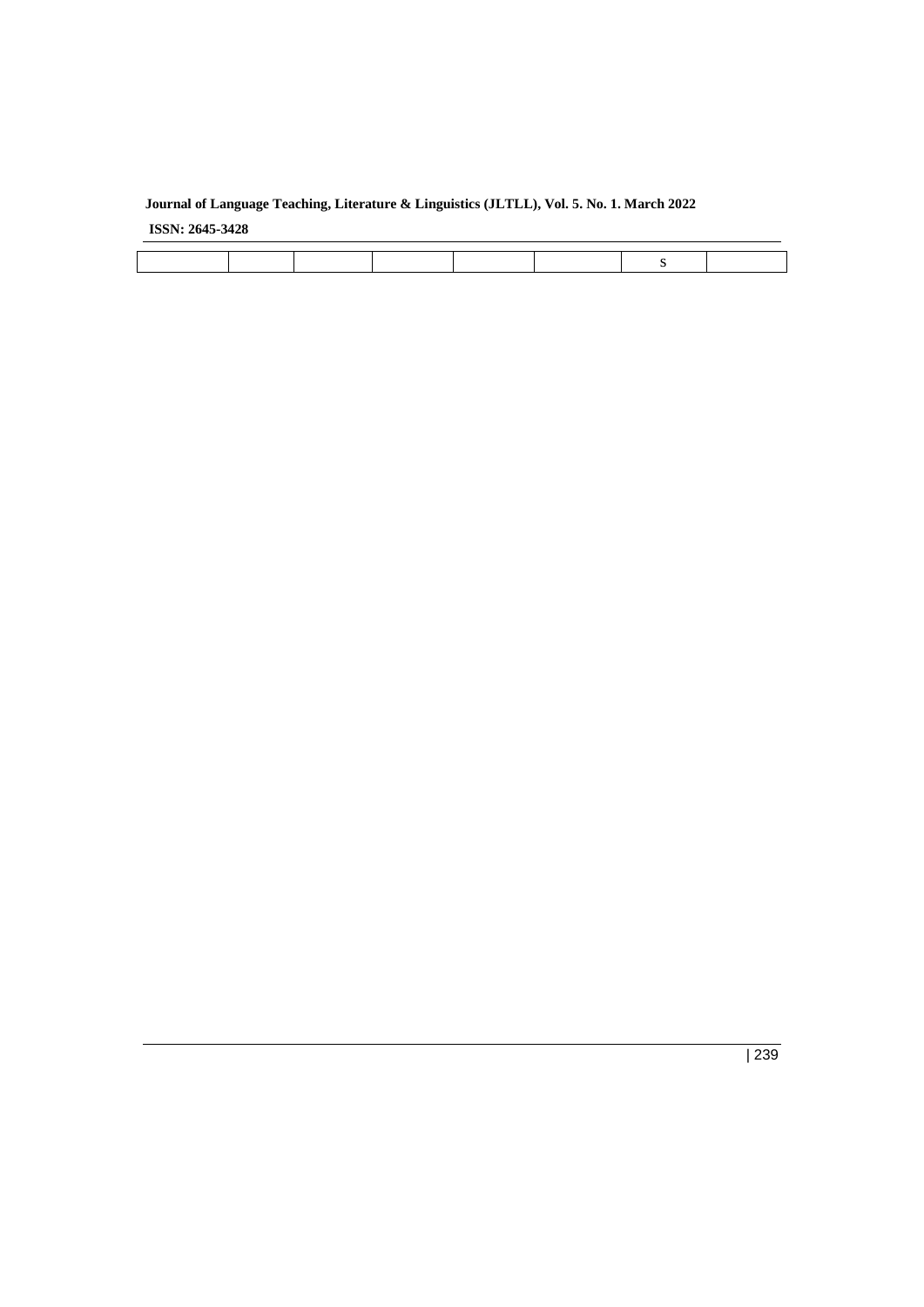#### **Data Analysis**

The interview answers of both participants were analyzed by the researcher. She wrote the brief answers in a table and considered several factors like: their needs, cultural backgrounds, their L1, duration of each session (1 hour), duration of the whole term (7 months) and their learning styles to design a suitable syllabus for each student regarding the gained data.

## **PROCEDURE**

In order to answer the research questions, the teacher conducted the study while three principal phases:

Phase 1- Interview

It is important for any teacher to know about the background language knowledge of the students, their needs, interests and motivation to learn a new language, whether in face-to-face classes or online classes; so, at first and before getting started the course, the teacher interviewed both monolingual and bilingual students in a narrative form, via video calls through WhatsApp application to know their needs, backgrounds, language knowledge, level and experiences and to get some points about their learning styles, shown in the above table.

Based on the responses of the learners, regarding their needs, styles and interests, the teacher set the whole program, syllabus design and lesson plan for each single session. Both learners had no experience in learning Spanish except knowing some words like: hola (hello), ad*iós* (goodbye) and some basic words learned by applications like Duolingo; so generally they were in the elementary level.

Because of having no or little experience of passing any online course, the teacher set 1 hour classroom- which is considered as standard for online courses, because no more than 1.5 hours is recommended (Ferriman, 2015) per session in order to prevent students getting tired and remain fresh. Although there are several opinions about the duration of the online courses, some say between 15 to 30 minutes and others believe that it shouldn't be more than 1.5 hours (Winstead).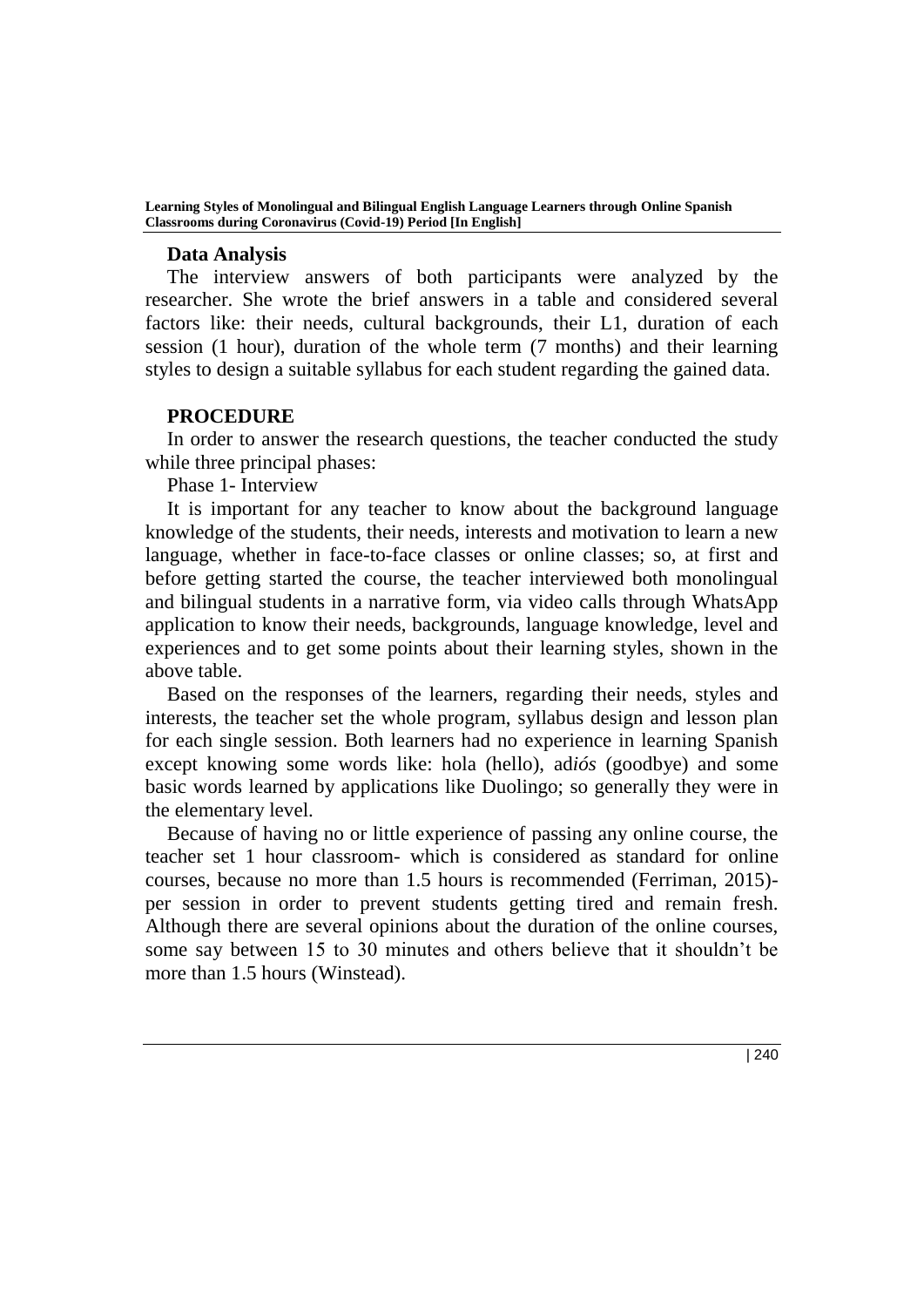#### Phase 2- Teaching Process

After determining the level of the students, the teacher designed the syllabus and followed her lesson plan for each session according to their needs, feelings, backgrounds, motivation, styles and other factors. Based on the results of the interviews the researcher pointed only one or two differences in using learning styles by the learners in face-to-face classes and online classes, although generally all are the same, which made the teacher to be aware of that and set her syllabus regarding their changed styles. E.g. the monolingual male used to learn English in in-person classes by verbal (linguistic) and physical (kinesthetic) style and bilingual female used to learn through social (interpersonal), and visual (spatial) style- using board and TVat school that were not possible though online classes-both used to use physical (kinesthetic) and logical (mathematical) style and compare and contrast everything in Spanish such as vocabularies or grammar to their L1 whether Farsi or English -; so the teacher tried to assimilate the online class more similar to those in-person classes for them; e.g. instead of giving pair work (social style) because of lack of classmate, she, herself, tried to plays a role as a classmate and work with her student-while the class was private online classroom- or instead of using smart boards, she used a small white board, writing on it and showing to the student. One of the most important strategies or techniques used by the learners was using L1 (English and Farsi by the bilingual student and Farsi by the monolingual student) while learning Spanish, that was the concern in this study; e.g. the monolingual male used Farsi to ask a question or ask the meaning of a word, and the bilingual female did so, she used to ask in English and sometimes in Farsi. So the teacher tried to assimilate and facilitate the process of learning for them using their preferences based on their styles; like using their L1 (Farsi for the monolingual male and English/ Farsi for bilingual female to help them learn more). Each lesson plan followed four skills: writing, reading, listening and speaking, all by different tasks, and based on the styles of the students; e.g. the monolingual male preferred to write down every sentence and make an example for each which was more similar to self-experiencing and kinesthetic style; while the bilingual female used to look at the board (visual), listen to the teacher and actually the audios of the book played by the teacher (aural)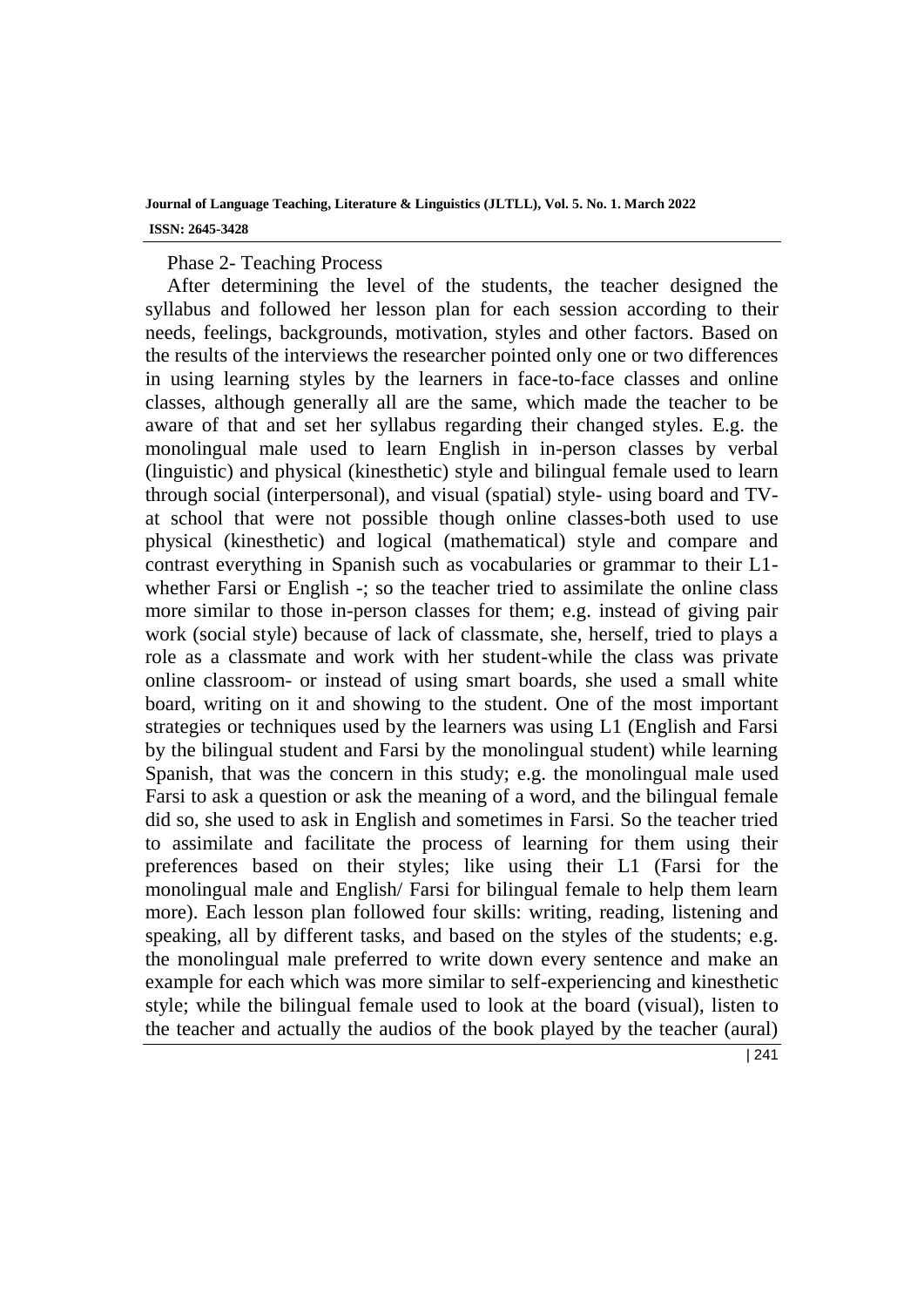and comparing every word or structure with L1 (logical style). By all this, the teacher managed the class regarding their styles using their L1 to ask or answer their questions- but not whole the class- just to make some clarifications, using a small white board, writing on it and showing to the learner, playing audios and tracks of the book by computer, and giving them activities to do during the class time like writing two sentences or making an example by a new word, giving them writing, exercises-extracted from the mentioned books (material of the class) or internet- and tasks to do as homework sent through WhatsApp (see appendices  $3 \& 4$ ) as they did it, they sent it back to the teacher to check. So the teacher made a portfolio for both to see their evaluation in grammar and writing and evaluate their progress in speaking, reading and listening by diagnostic tests that were orally conveyed each session. So, both were learning little by little and subconsciously how to change their preferences and learning styles and how to adapt themselves to online courses.

The teacher used sequential oral diagnostic or progress tests during the classes to evaluate the learning process of students through speaking, using truly the words, sentences and grammatical structures.

Note: The teacher at first tried to speak and clarify the matters, in online classes or through WhatsApp texts, in L1 for the learners (Farsi for monolingual male and English and Farsi for bilingual female) and saying some basic words like greeting in Spanish; but little by little as the students learned more Spanish, she tried to change the language of the classroom from L1 to L2 (target language, Spanish) even by sending messages or tasks in WhatsApp. (See appendix 5  $\&$  6) because for the interview or confirmation the time of the online classes they had no Spanish knowledge to talk or text in Spanish, but later by passing session by session they got more information and enhanced their Spanish so that they could make short sentences and ask or answer in Spanish, even though they still used their L1 (when they wanted to ask or say something long or complicated that they didn't know how to express it in Spanish). (See appendix 7 & 8)

Phase 3- Achievement test

Both monolingual and bilingual learners were given an achievement test after four months of learning Spanish which was extracted from "Uso" and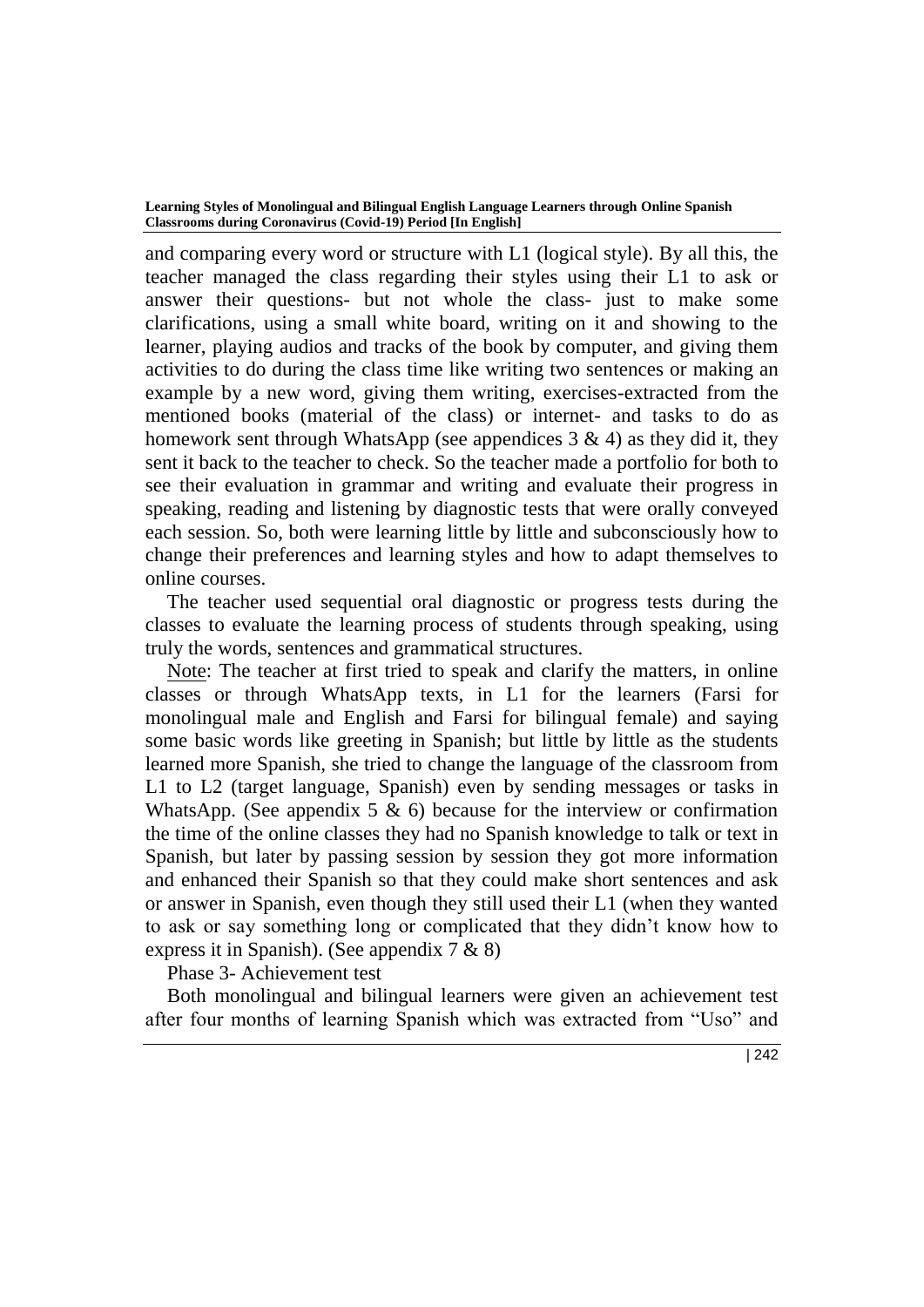the "Prisma" book that covered four skills. They had 20 minutes to fill in the blanks related to vocabulary, grammar and word order. They had 12 minutes to read a text and answer the questions and 12 minutes to write a (30 words) text. The teacher played two auditions and they answered the corresponding questions and finally there was a topic to discuss to assess their speaking in 3 minutes. The questioned selected from the books by the teacher; both books have questions as tests.

Note: The point is that, this achievement test was conveyed just only to have a wrap up of the course after four months (something like a posttest) and there was no obligatory need to do that because the teacher had got the proficiency and learning styles of the students sufficiently during the course of instruction by those diagnostic (progress) tests which revealed that both learners -whether using Farsi or English as L1- were able to make short simple sentences grammatically true but they were not able to say and answer the teacher rapidly; they needed to think and analyze the questions in Spanish by using logical style and then they could respond. A sample of the achievement tests is seeable in appendices 1 and 2, as mentioned earlier, answered by the learners and sent back to the teacher via WhatsApp to check.

## **RESULTS AND FINDINGS**

In order to answer the research questions and to make a comparison between the participants of the study, in this regard, the diagnostic tests conducted by the teacher during the course of instruction and the results of the achievement tests represented that both monolingual male and bilingual female had the same achievement and language knowledge in Spanish, in four skills, considering that both were at the same age range. Both used their L1 (Farsi and English-Farsi), used some different and some common learning styles but at the end, they showed the same proficiency. It is represented that whether using Farsi or English-Farsi as L1 of the learners, they will have about the same range of Spanish knowledge after four months of learning Spanish; whether they use visual, social, logical or any other kind of learning style they would have the same proficiency level of learning Spanish language.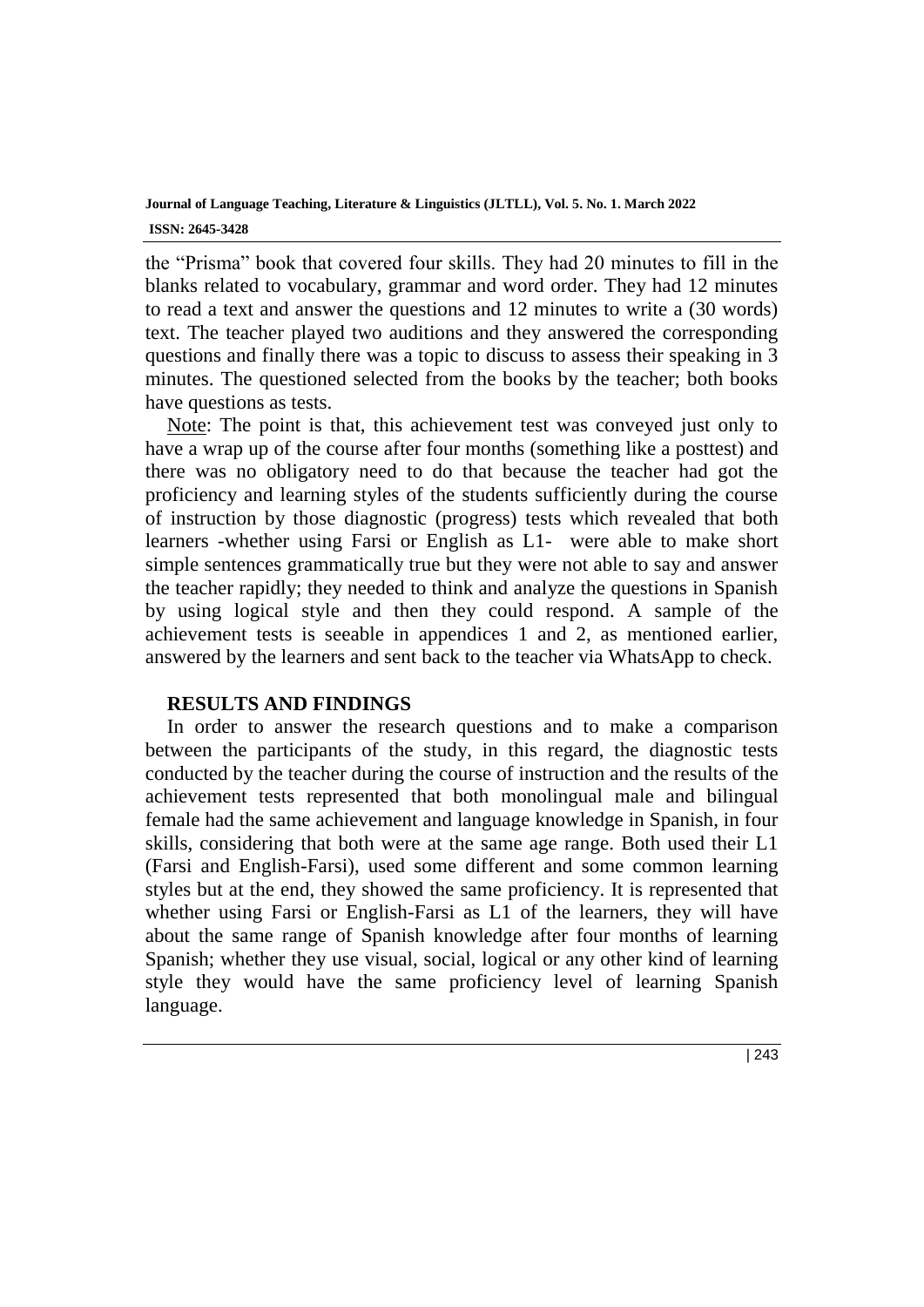By all above, the researcher found that there is no difference between the learning styles used by the learners in traditional classes and online classes; i.e. the learners prefer to use the same techniques and styles in face-to-face classes and in online classes; the matter is that it would be impossible to use some of these learning styles during online courses (like social style, if it is a private class and there is no classmate), so this would be the teacher's duty to simulate online classes to those in-persons by changing strategies, tools, materials and maybe the method so that the learning process would be easier for the students; i.e. if the teacher is familiar with the learning styles of the students and some of them are impossible to run through the online classroom, s/he can change the teaching strategies and substitute other techniques to make the online class more similar to the traditional one and more tangible for the learners. E.g. if there is no classmate and the class is a private one, and the learner is eager to social learning style, the teacher, as this study, can play a classmate's role and work in pair with the learner.

#### **DISCUSSION**

The teacher's role in online classes and his/her teaching strategies is a recommended study for the future researches. Although the researcher observed strategies used by the learners in this study as well, she suggests focusing on the learning strategies during online classrooms which were not the concern in this paper; such strategies were considered as intervening in actual research and were not the aim of the researcher in this topic.

It is also highly recommended to conduct a study about the psychology of online teaching and learning during Coronavirus (Covid-19) period in different societies and countries regarding the different backgrounds and cultures which are basic issues in second and foreign language learning. Based on this, researchers, teachers and any other stakeholders in this area are recommended to have more focus on different aspects of learners like age, ethnicity, culture, background knowledge and various learning styles; each can be provided in separate study- whether qualitative, quantitative or mixed method approach using any design- in order to have more concentration on online teaching and learning.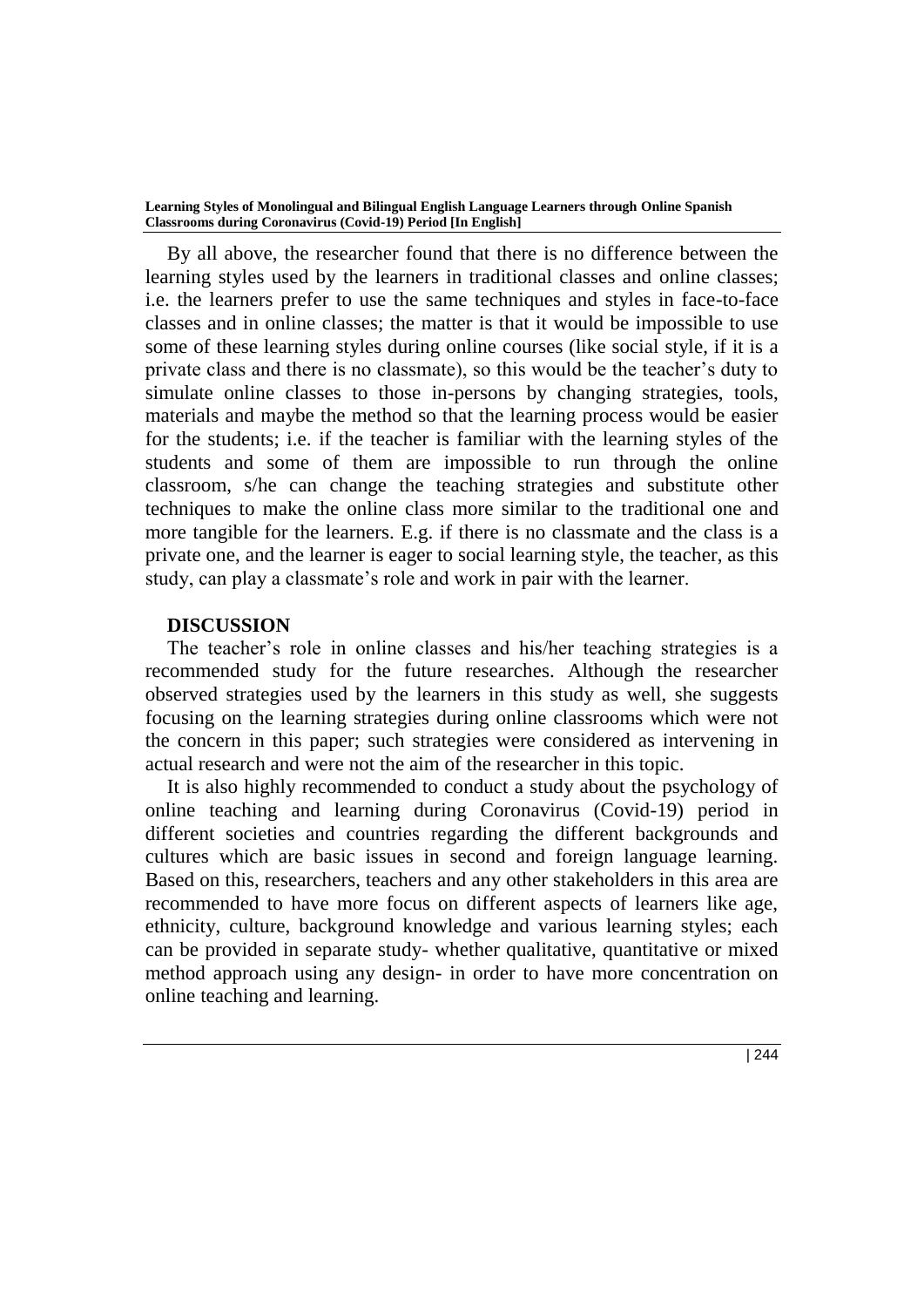While this study was a comparative case study between 2 adults Spanish students showing the above results, it would be more fruitful to have deep researches among more learners and greater populations to get more information about the quality of learning through online education.

As mentioned earlier about the similarities between languages- here, Farsi, Spanish and English- another important suggested topic would be more concentration on other languages and dialects, with different accents and/or dictations, with different roots, bases and cultures; such as: African languages, Japanese, Russian, Greek, Hebrew, etc.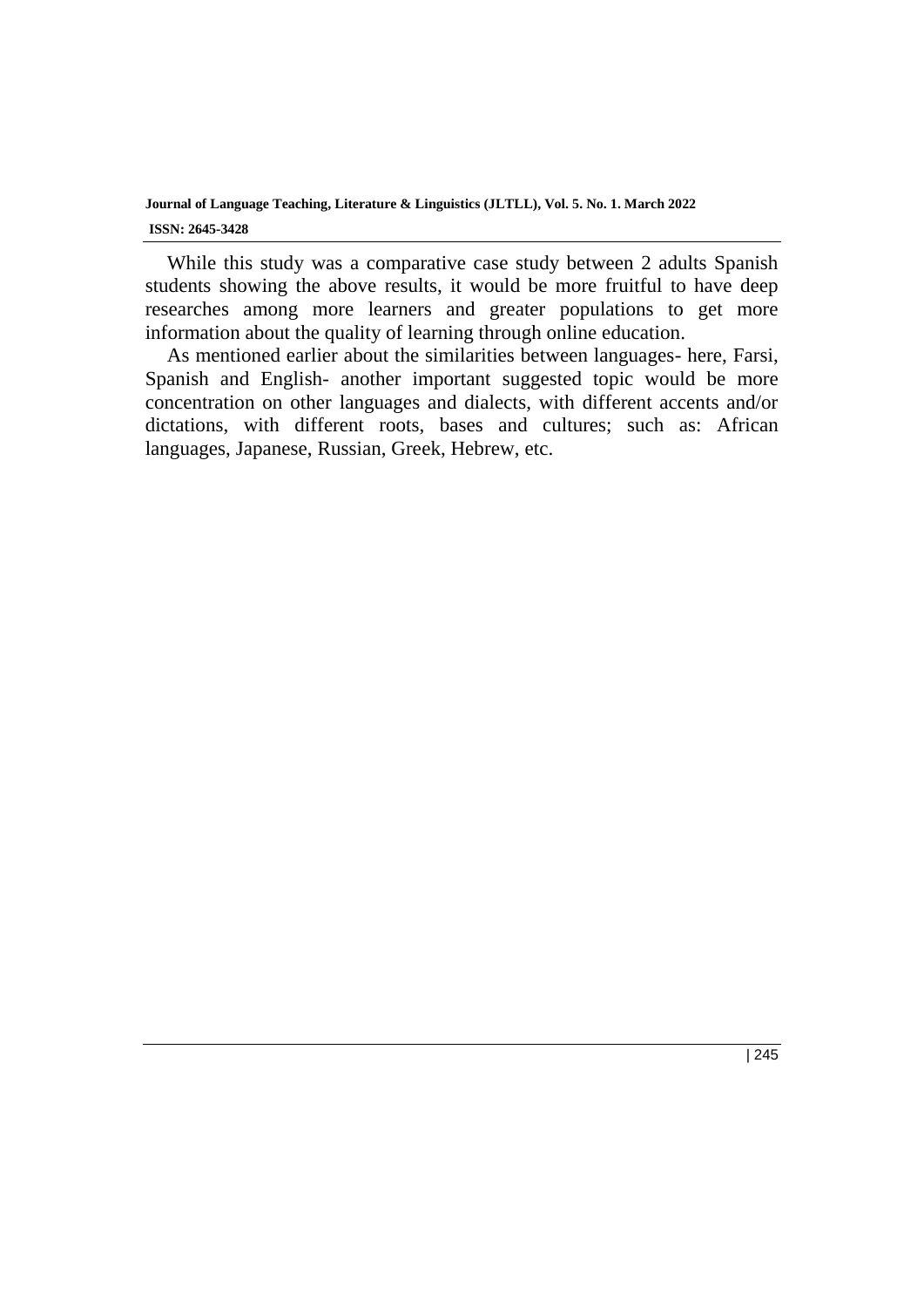#### **CONCLUSION**

By answering the research questions and the findings of the study, it is comprehended that both monolingual and bilingual, whether male or female, with the same age range and language level and from two near countries like America and Canada- but the Iranian nationality and Iranian culture- can have the equal Spanish proficiency; both used different L1 (Farsi and English), some different and some common learning styles but at the end, it showed the same range of achievement in Spanish Language.

It is also concluded through the evaluation of both classes that monolingual and bilingual learners use many learning styles by using their L1 in the online classes and also WhatsApp messages, surprisingly there is no difference in results; both learned Spanish with the same level, showed the results of the diagnostic and achievement tests. The researcher concluded that whether the learner use Farsi or English/Farsi they learn Spanish alike, with same achievement and knowledge which is revealed by the results of the both kinds of tests. So their progress and evaluation in learning Spanish were equal in four skills. Whether using English or Farsi the Spanish learner after four months of education would have a specific knowledge of the target language.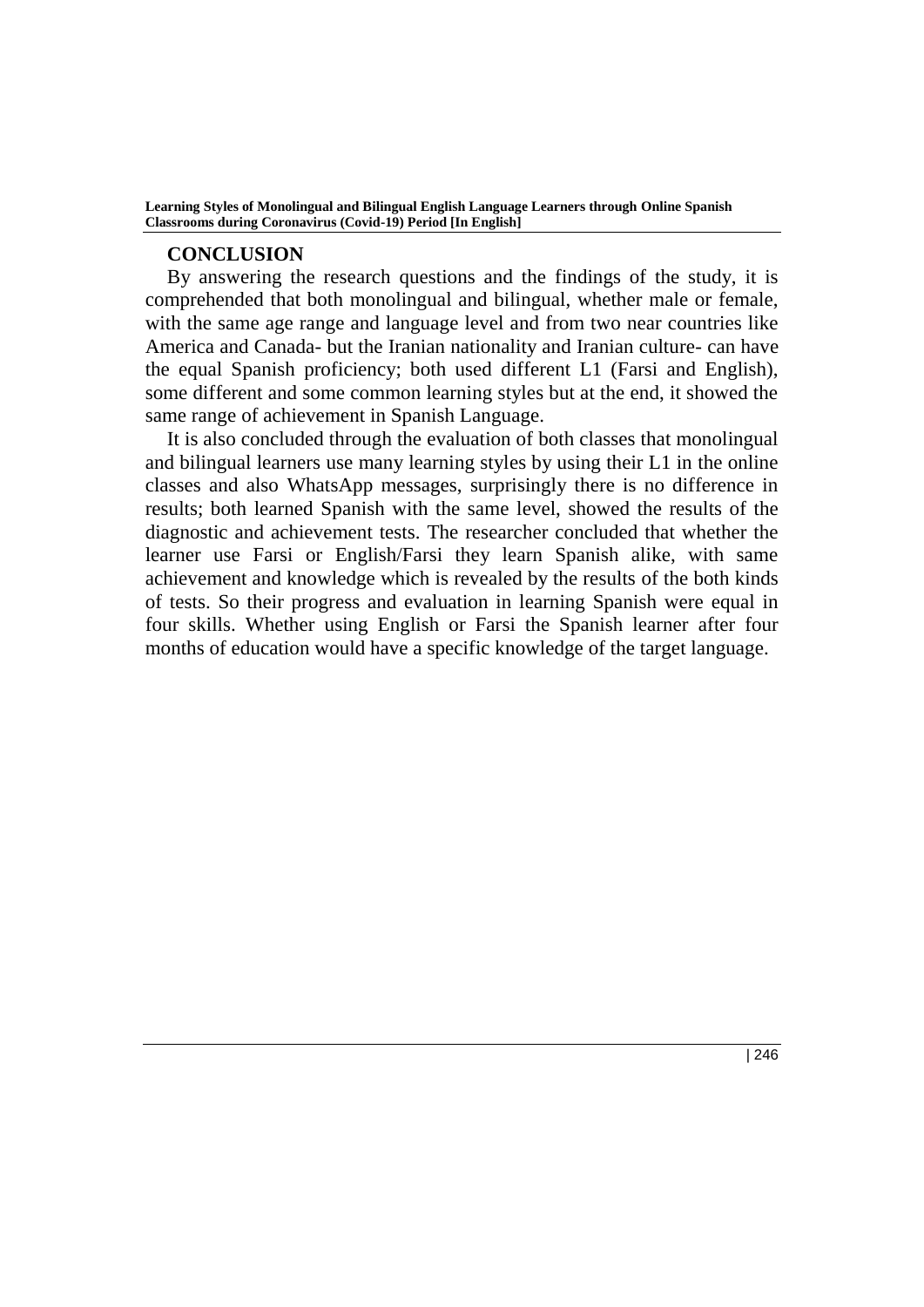#### **Acknowledgements**

I would like to express my thanks to reviewers for their valuable suggestions on an earlier version of this paper.

#### **Declaration of Conflicting Interests**

The author(s) declared no potential conflicts of interest with respect to the research, authorship and/or publication of this article.

#### **Funding**

The author(s) received no financial support for the research, authorship, and/or publication of this article.

#### **REFERENCES**

Bruce, S. (2014). *"Why class matters?"*, University of New Mexico.

Conteh, J. (2015). *"Funds of knowledge'for achievement and success: multilingual pedagogies for mainstream primary classrooms in England".* In International perspectives on ELT classroom interaction (pp. 49-63). Palgrave Macmillan, London. Doi: [10.1057/9781137340733\\_4](http://dx.doi.org/10.1057/9781137340733_4)

Ferriman, J. (2015). *"The ideal elearning course duration".* [Retrieved from](https://www.learndash.com/the-ideal-elearning-course-duration/)  [learndash.com/the-ideal-elearning-course-duration/](https://www.learndash.com/the-ideal-elearning-course-duration/)

Gabriel, B. (2019). *"The Influence of Arabic on Spanish Language"*. Retrieved from <https://www.babbel.com/en/magazine/arabic-influence-on-spanish>

Hoerner, N. (2013). *"The seven learning styles. Ispire Education's News"*. Retrieved from <https://www.inspireeducation.net.au/blog/the-seven-learning-styles/>

Huang, H. W., Wu, C. W., & Chen, N. S. (2012). *"The effectiveness of using procedural scaffoldings in a paper-plus-smartphone collaborative learning context*". Computers & Education, Vol 59, No 2, pp. 250-259. Doi: [10.1016/j.compedu.2012.01.015](https://doi.org/10.1016/j.compedu.2012.01.015)

Khatoony, S., & Nezhadmehr, M. (2020). *"EFL teachers' challenges in integration of technology for online classrooms during Coronavirus (COVID-19) pandemic in Iran*". AJELP: Asian Journal of English Language and Pedagogy, No 8, pp. 1-16.

Pitt, D & Columnist, S. (2020). *"Face-to-face learning is better than online*". Retrieved from [https://cw.ua.edu/64870/opinion/face-to-face-learning-is-better-than](https://cw.ua.edu/64870/opinion/face-to-face-learning-is-better-than-online/)[online/](https://cw.ua.edu/64870/opinion/face-to-face-learning-is-better-than-online/)

Safari, K.B. (2001). *"The influence of Arabic poems on Persian Literature*". [Journal](https://www.sid.ir/En/Journal/JournalList.aspx?ID=283) of the Faculty of Letters and [Humanities.](https://www.sid.ir/En/Journal/JournalList.aspx?ID=283) (Tehran) [,Vol](https://www.sid.ir/En/Journal/JournalListPaper.aspx?ID=10778) 3 ,No 3; pp. 61 To 84.

Stone. J. E. (No date). *"English Language & Pedagogy"*- Vol 9 Special Issue COVID -19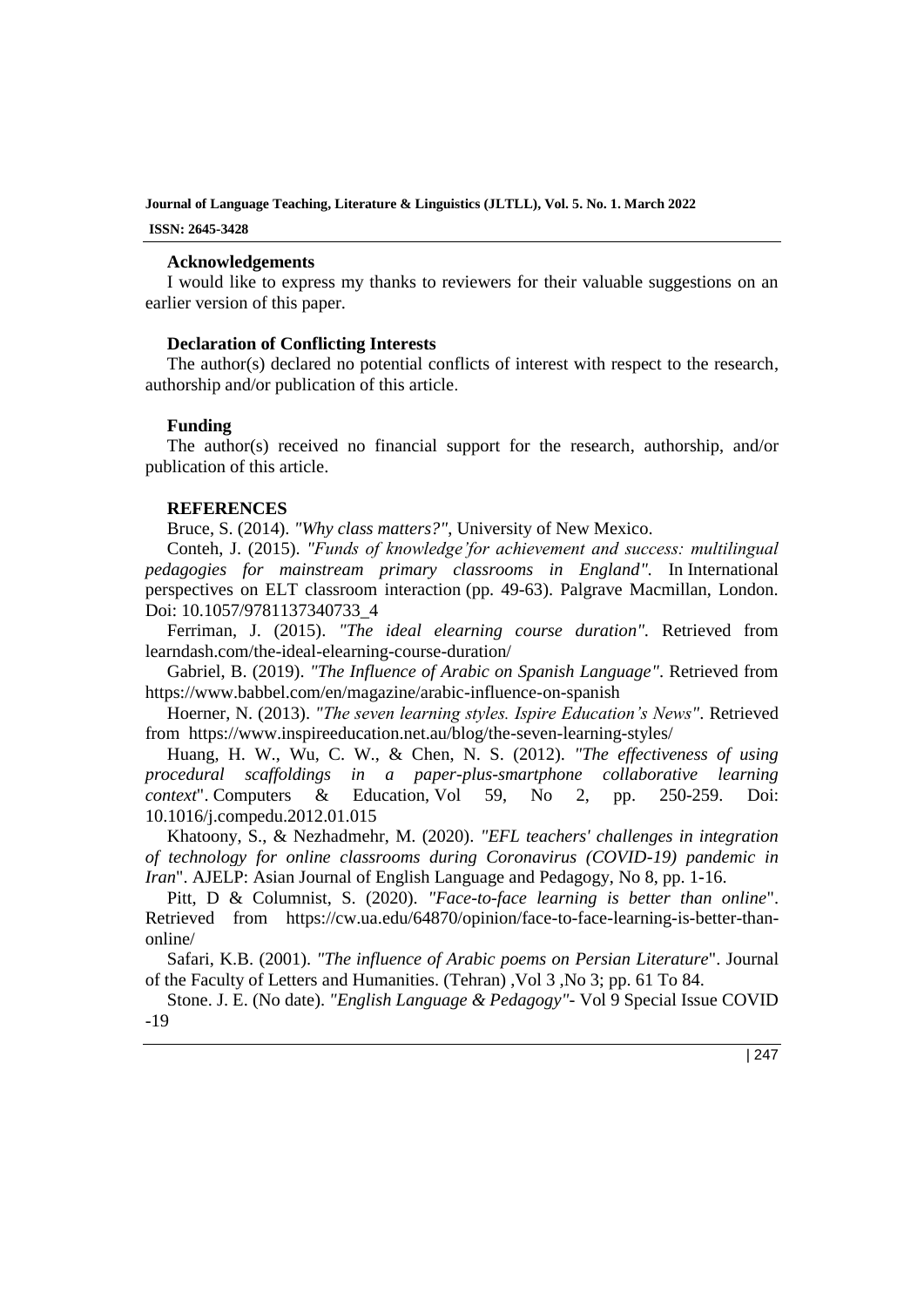Martin, M. J. (2007). *"Bilingualism, education and the regulation of access to language resources*". In Bilingualism: A social approach (pp. 161-182). Palgrave Macmillan, London.

Nieto, S. (2010). *"Language, diversity, and learning: Lessons for education in the 21st century*". Retrieved September, 30, 2012.

Tautology. (No date.). Retrieved from [https://www.learning-styles](https://www.learning-styles-online.com/overview/#:~:text=The%20Seven%20Learning%20Styles,hands%20and%20sense%20of%20touch.)[online.com/overview/#:~:text=The%20Seven%20Learning%20Styles,hands%20and%2](https://www.learning-styles-online.com/overview/#:~:text=The%20Seven%20Learning%20Styles,hands%20and%20sense%20of%20touch.) [0sense%20of%20touch.](https://www.learning-styles-online.com/overview/#:~:text=The%20Seven%20Learning%20Styles,hands%20and%20sense%20of%20touch.)

Winstead, S. (No date). *"What's the Optimal Length of an e-Learning Course? My elearning world*". Retrieved from[:https://myelearningworld.com/whats-the-optimal](https://myelearningworld.com/whats-the-optimal-length-of-an-e-learning-course/#:~:text=Most%20experts%20confirm%20that%20a,often%20than%20not%2C%20gut%20feeling.)[length-of-an-e-learning-](https://myelearningworld.com/whats-the-optimal-length-of-an-e-learning-course/#:~:text=Most%20experts%20confirm%20that%20a,often%20than%20not%2C%20gut%20feeling.)

[course/#:~:text=Most%20experts%20confirm%20that%20a,often%20than%20not%2C](https://myelearningworld.com/whats-the-optimal-length-of-an-e-learning-course/#:~:text=Most%20experts%20confirm%20that%20a,often%20than%20not%2C%20gut%20feeling.) [%20gut%20feeling.](https://myelearningworld.com/whats-the-optimal-length-of-an-e-learning-course/#:~:text=Most%20experts%20confirm%20that%20a,often%20than%20not%2C%20gut%20feeling.)

Zapalska, A., & Brozik, D. (2006). *"Learning styles and online education*". Campus-Wide Information Systems. Vol. 23 No. 5, pp. 325-335. Doi: [10.1108/10650740610714080](https://doi.org/10.1108/10650740610714080)

.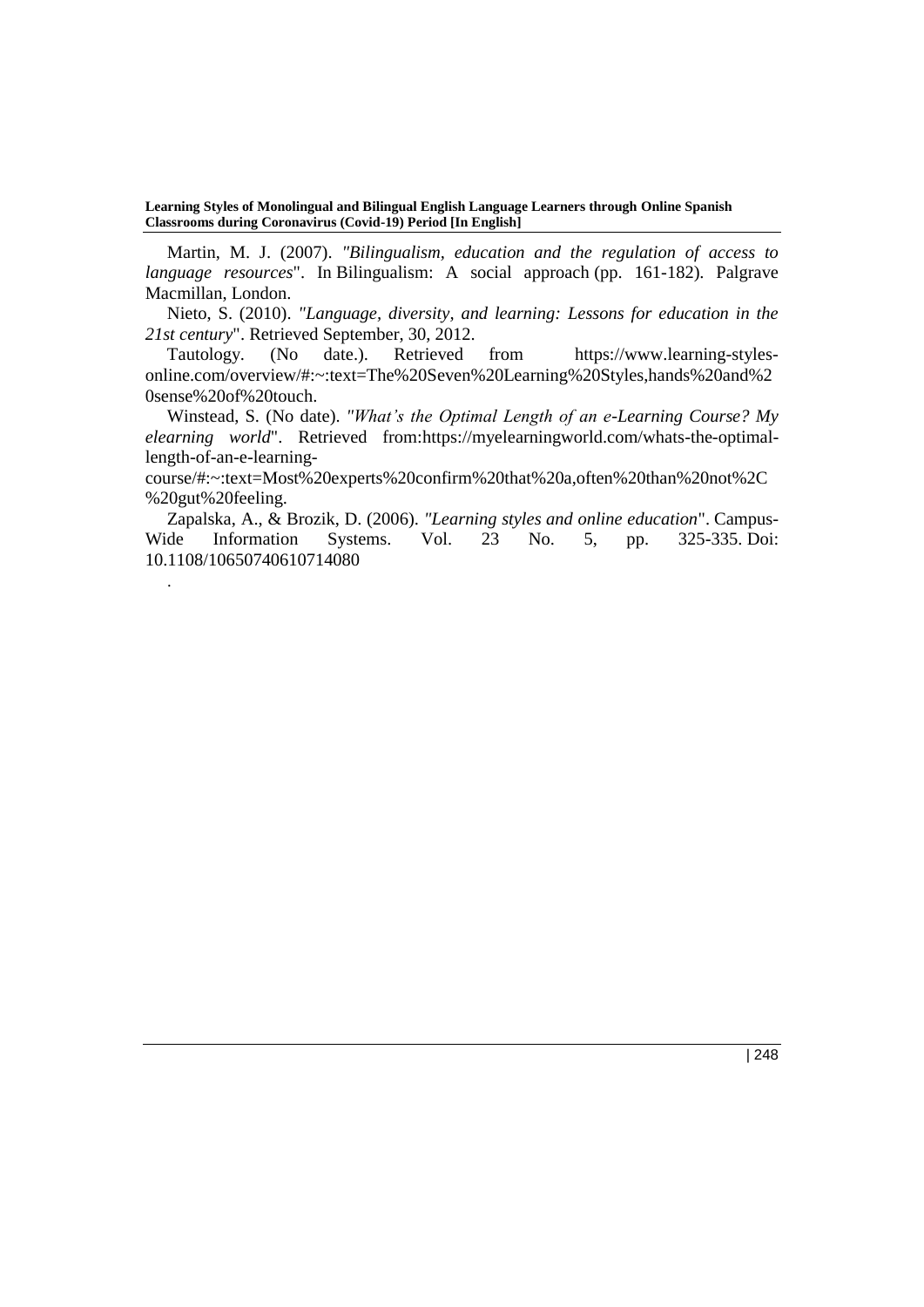# **APPENDICES**